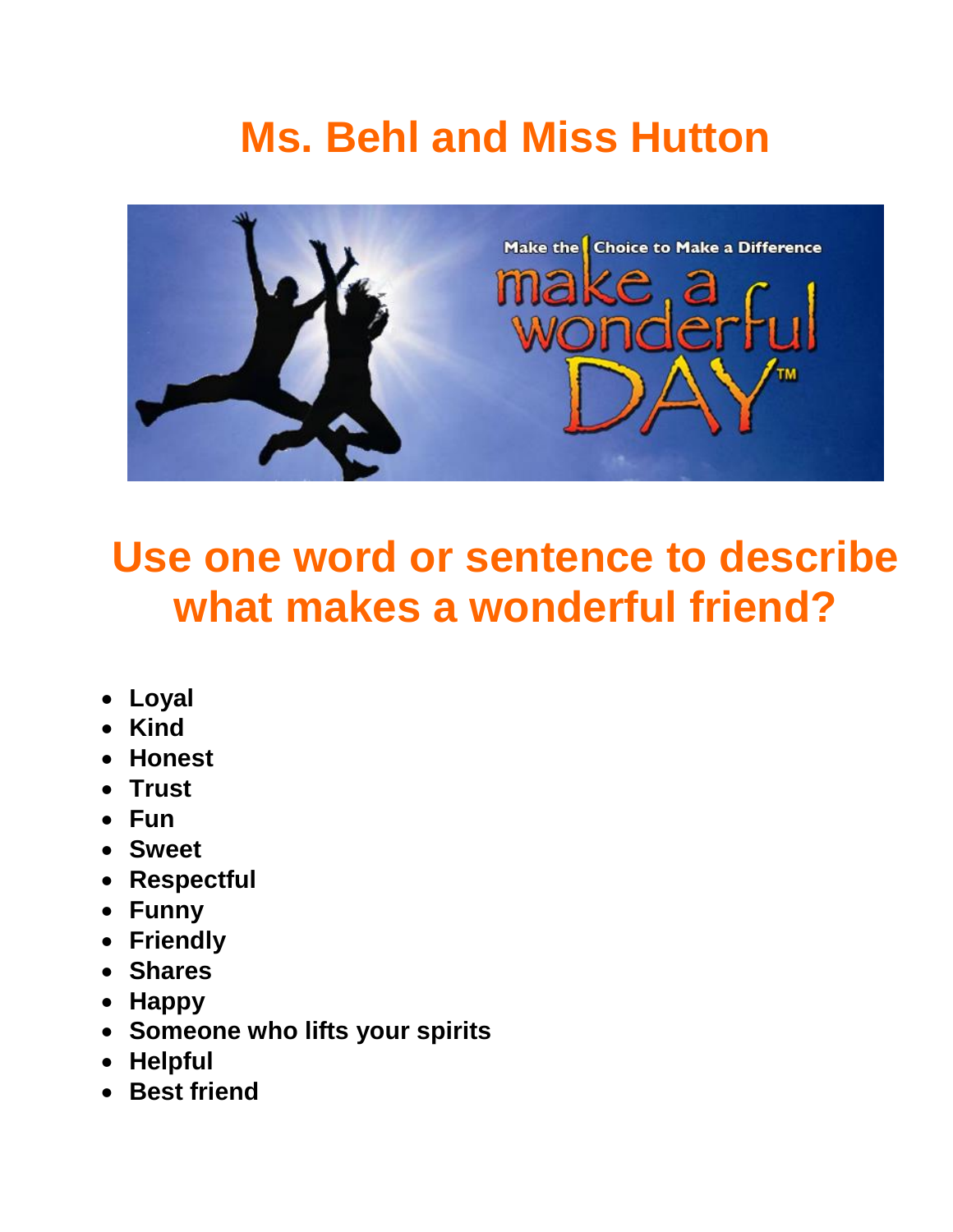- **Joyful**
- **Someone who believes in you**
- **Someone who stands up for you**
- **Caring**
- **Someone who won"t leave you**
- **Never lets you down**
- **Optimistic**
- **Playful**

### **Title & Hook**

- **"My Wonderful Friend"**
- **"What a Friend Means to Me"**
- **"A Wonderful Friend"**
- **"Fun"**
- **"Friends Who Trusts You"**
- **"What Friendship Means"**
- **"A Friend – Ship"**
- **"Best Friends Forever"**
- **"A Loyal Friend"**
- **"A Frnd Forever"**
- **"Just the Friend For Me"**
- **"F – R – I – E – N – D"**
- **"A Funny Friend"**
- **"A Friend Who Will Stand For Me"**
- **"A Friend Who Loves Me"**
- **"A Joyful Friend"**
- **"Fun, Fun, Funny Friend"**
- **"Just My Friend"**
- **"Friends 4 Ever"**
- **"Friend Forever"**
- **"A Friend Who Trusts Me"**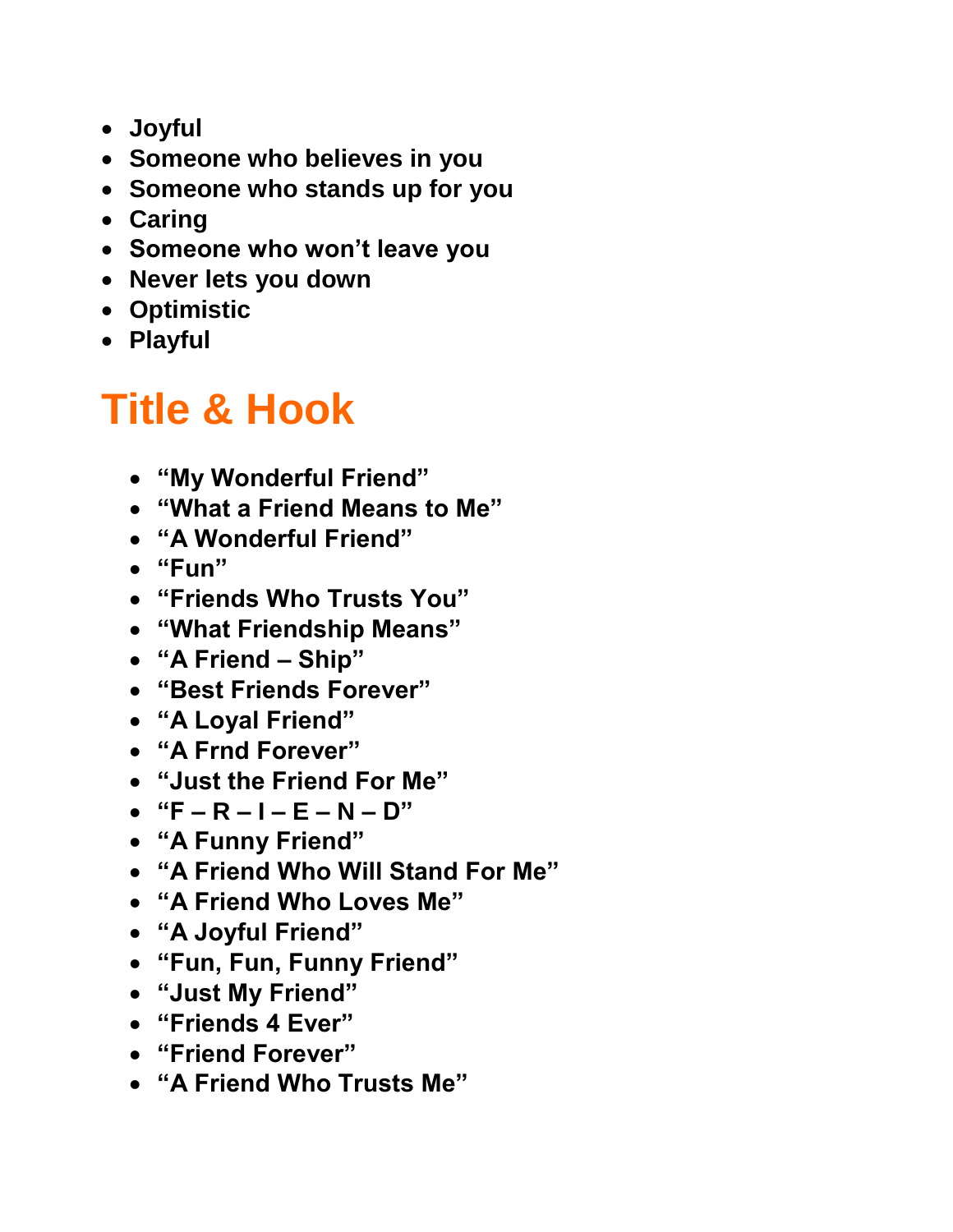- **"Having Fun With Friends"**
- **"My Trustworthy Friend"**
- **"Every Friend in the World is the Best"**
- **"A Sweet Friend"**
- **"Everybody Is a Perfect Friend"**
- **"Friends Are the Best"**
- **"Everybody Have Fun Every Day"**
- **"Friend Game"**
- **"A Friend Never Ends"**
- **"A Friend-ship Will Never Sink"**
- **"The Friend Song"**
- **"A Friend in Need"**
- **"We Will Never Hate Each Other"**

# **Rhyming Words**

**Rhymes with "sink"**

- **Ink**
- **Wink**
- **Pink**
- **Think**
- **Link**
- **Stink**
- **Brink**
- **Drink**
- **Blink**
- **Tink**
- **Rink**
- **Shrink**
- **Zinc**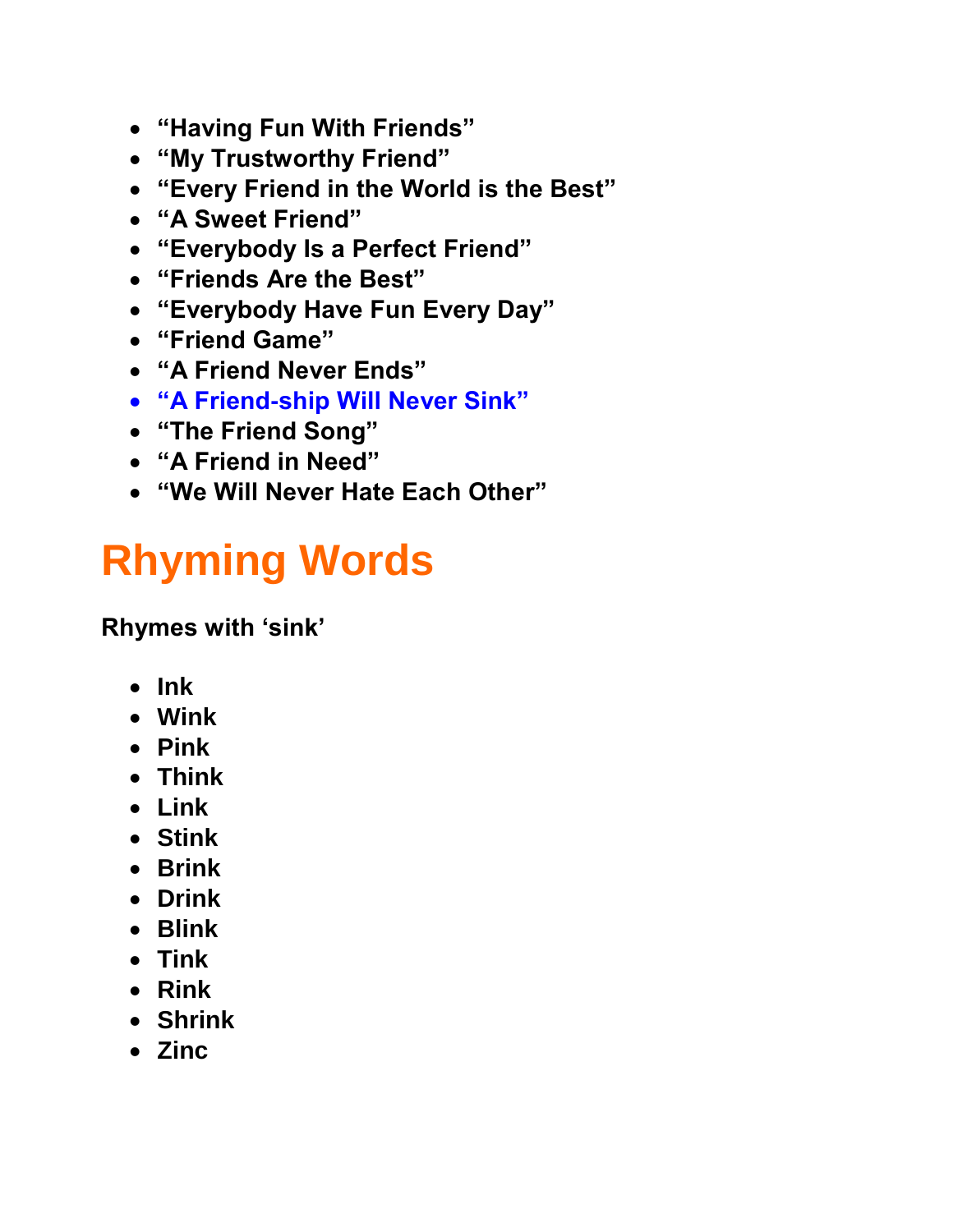**Rhymes with "life"**

- **Night**
- **Side (by each other"s side)**

**Possible Lines in Song:**

- **Our friendship will never shrink**
- **You and II are forever linked**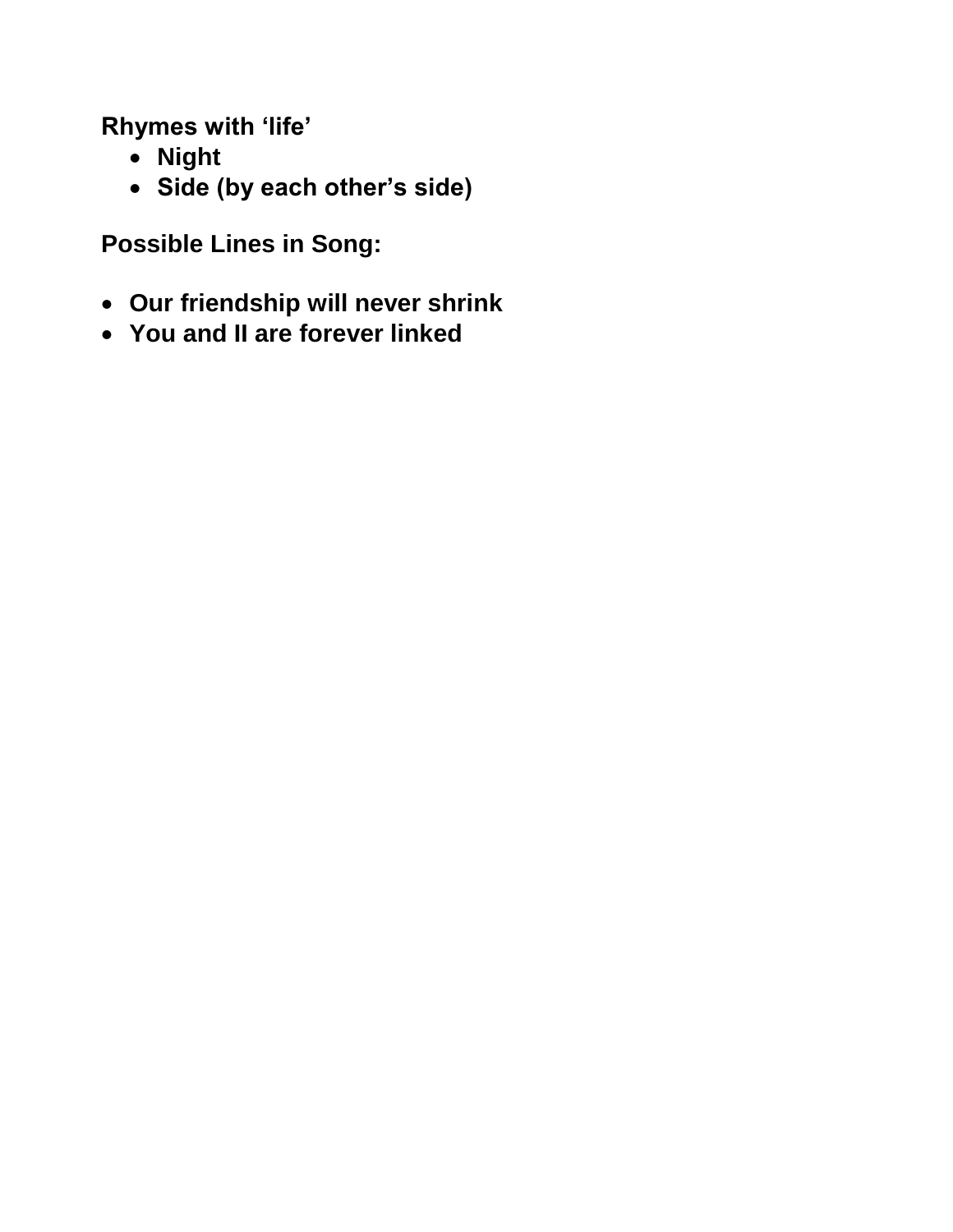

### *Our Friend – Ship Will Never Sink*

**Written April 13, 2010 at Eugene Coste School by Ms. Tracy Behl Grade 5 and Miss Melanie Hutton Grade 6 classes, Molly Hamilton, Anthony Burbidge**

#### **Verse 1**

**A friend is someone who is loyal A friend is someone who always cares A friend is someone who lifts your spirits A friend is someone who always shares**

#### **Chorus**

**You and I are on the ocean of life You and I are by each other"s side You and I are more alike than we might think You and I, our friend-ship will never sink**

#### **Verse 2**

**A friend is someone who"ll stand up for you A friend is someone who"s always fair A friend is someone who"ll never leave you A friend is someone who"s always there**